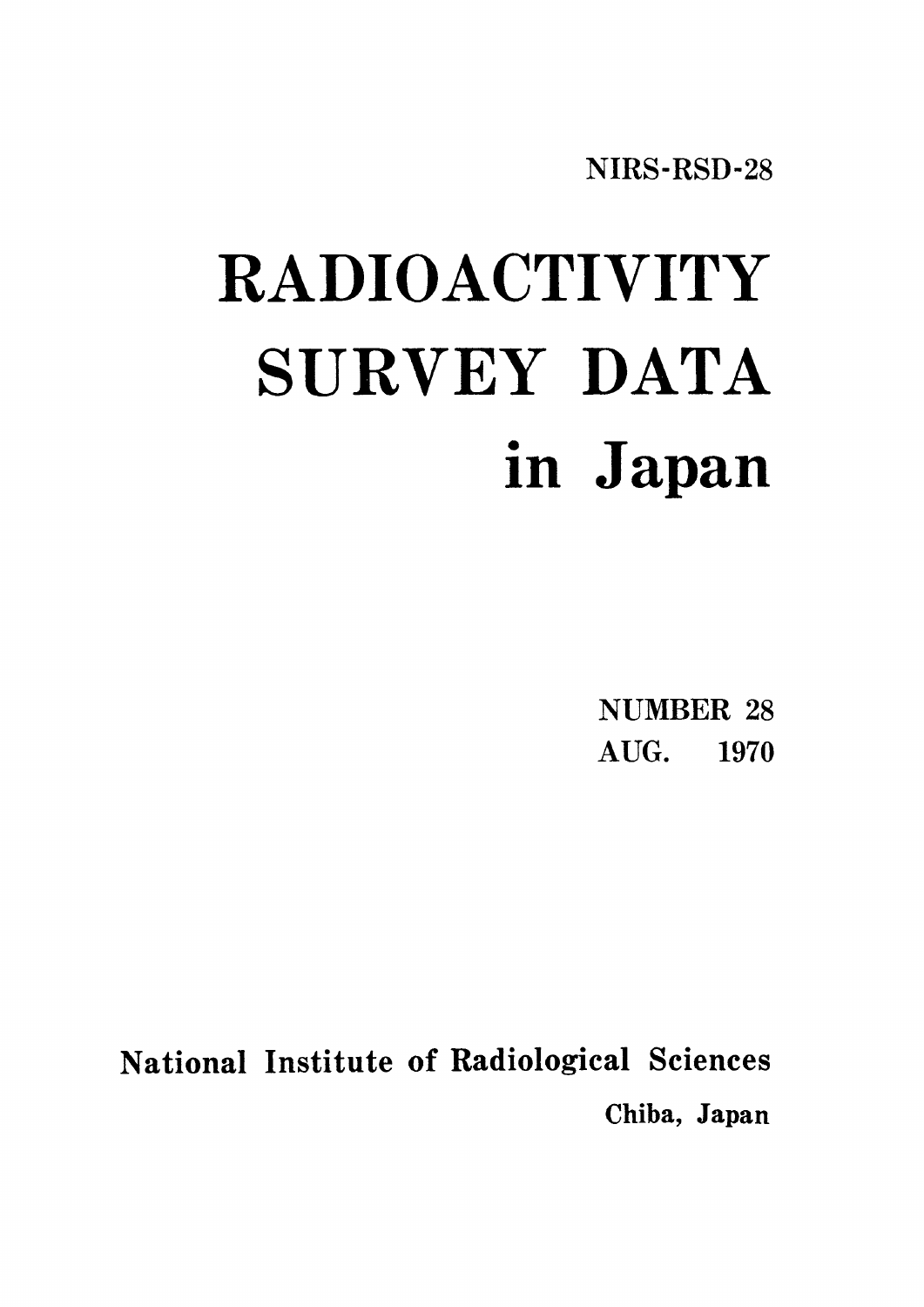# Radioactivity Survey Data in Japan

Number 28

Aug. 1970

### Contents

### DATE OF ROUTINE SURVEY

### External Dose Data

page

| External Exposure due National Radiation |  |
|------------------------------------------|--|
|                                          |  |

### Dietary Data

| Strontium-90 and Cesium-137 in Rice                                                   |  |
|---------------------------------------------------------------------------------------|--|
| (National Institute of Agricultural Sciences, Institute of Public Health) $\dots$ , 5 |  |
| Strontium-90 and Cesium-137 in Standard Diet                                          |  |
| Strontium-90 and Cesium-137 in Total Diet                                             |  |

### Meteorological Data

| Monthly and Cumulative Deposits of Strontium-90 and Cesium-137 |
|----------------------------------------------------------------|
|                                                                |

National Institute of Radiological Sciences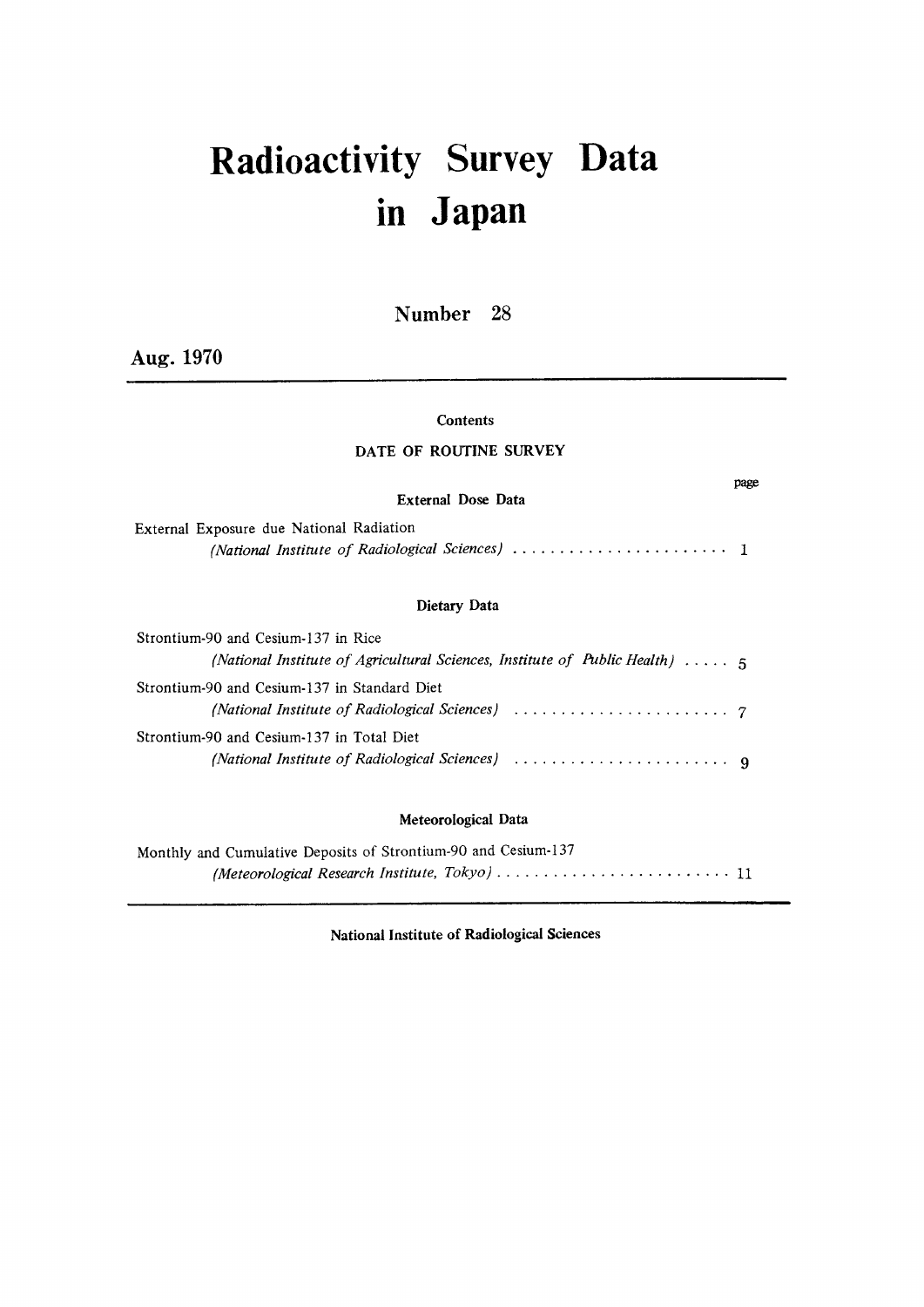# **DATA OF ROUTINE SURVEY**

### **External Dose Data**

### External Exposure due to National Radiation

(National Institute of Radiological Sciences)

A field survey of exposure rates due to natural radiation has been conducted thoughtout the Tohoku district of Japan during December, 1969, May, 1970 and October, 1970.

The situation of the Tohoku district in Japan is shown Figure 1. Distribution of observed locations in the district is indicated in Figure 2. In each location, from one to six sites contaning at least 5 stations were chosen for observation and measurements were made there. A total of 123 sites were measured.

Observations were made using a spherical ionization chamber and several scintillation surveymater. The spherical plastic ionization chember of which inner diameter and wall thickness are respectively 200mm and 3mm (acrylate) has adequate sensitivity for field survey. The chamber was used as a standard of measurement, but it is difficult to observe all locations only by the apparatus, so that asurveymeter with a Nal (Tl)  $1"\phi x 1"$ scintllator was used for regular measurements. Two types of surveymeters, the one with a  $2"\phi \times 2"$  Nal (Tl) scintillator, were used as auxiliary devices. In 15 sites, both the chamber and the surveymeter were used for measurment of given stations and their readings are compared for drawing a relationship between them.

Practically the direct readings of the surveymeter were reduced into the readings of the plastic chamber corresponding to it from the relationship of linear proportion. Systematic error at calibration (60Co) and reading error (random) of the plastic chamber were respectively within ±6% (maximum overall error) and within  $\pm 3.5\%$  (standard error for 6µR/hr). Reading error of the surveymeter is about  $\pm 3\%$  (standard error for  $6\mu R/hr$ )

Measurements in open bare field were made at one meter above the ground and outdoor gamma-rays as well as terrestrial radiation, so that it fallout due to artifical origin was very slight.

Gamma-ray exposure rates due to natural radiation in each location are shown in Table 1 and population exposure due to natural radiation in each prefecture of the Tohoku district is shown in Table 2.



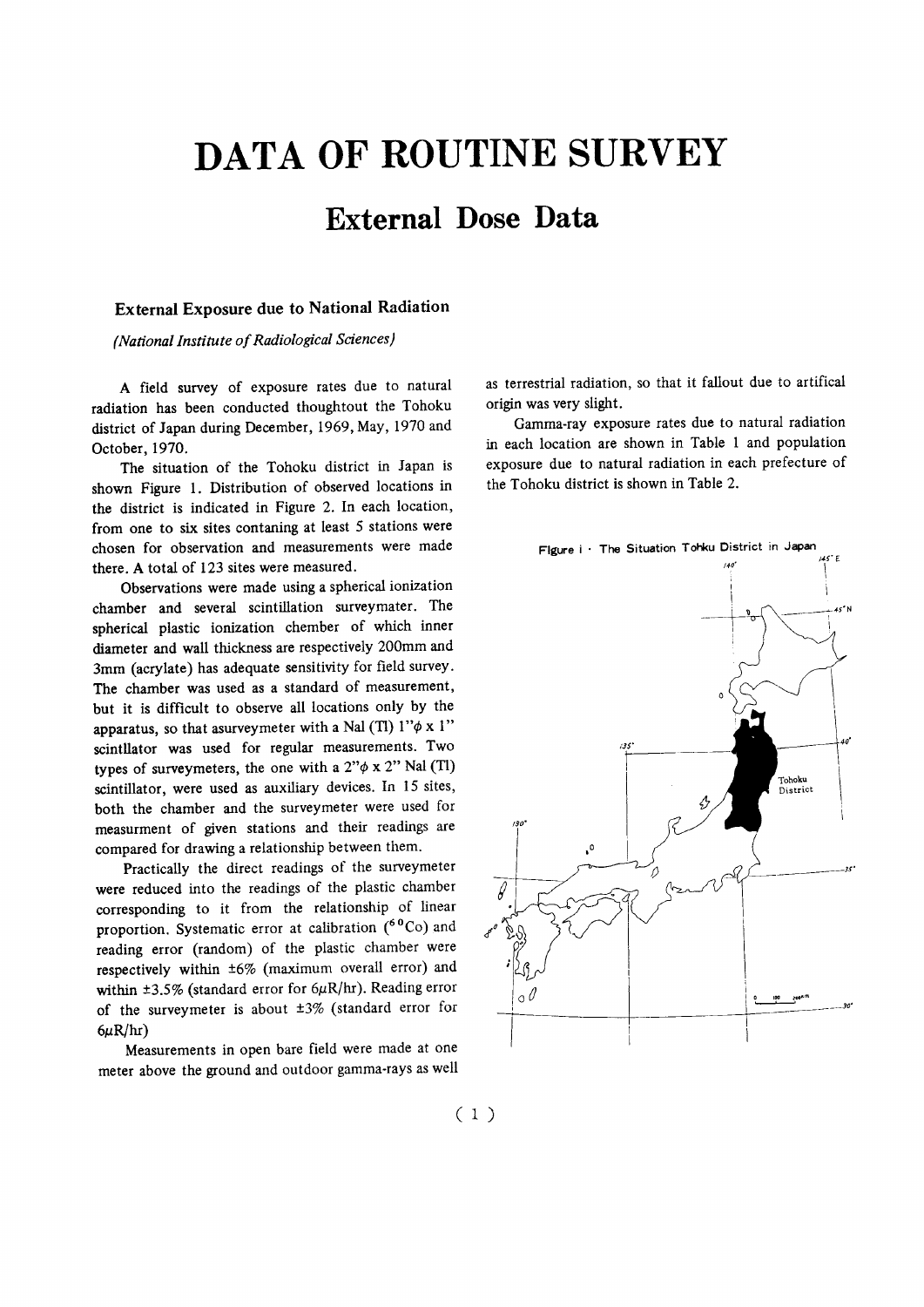

### Table 1. Gamma-ray Exposure Rates due to National Radiation in each Location of the Tohoku district

| $-$ December, 1969, May, 1970 and October, 1970 – |  |
|---------------------------------------------------|--|
| by S. Abe, K. Arai, T. Iwakura and Y. Inoue       |  |

| Prefecture | Location          | Exposure Rate<br>$(\mu R/hr)$ | Apparatus         | Number of Sites<br>mesured in each<br>Location |
|------------|-------------------|-------------------------------|-------------------|------------------------------------------------|
|            | Oma<br>1          | 5.8                           | D                 |                                                |
|            | Mutsu<br>2        | 8.2                           | A D               |                                                |
|            | 3<br>Yokohama     | 8.9                           |                   |                                                |
|            | Noheji<br>4       | 5.7                           | D                 |                                                |
|            | 5<br>Aomori       | 7.0                           | A D               | 4                                              |
|            | Kanita<br>6       | 7.1                           | D                 |                                                |
|            | Shiura<br>7       | 7.3                           | D                 |                                                |
| Aomori     | Goshogawara<br>8  | 7.1                           | D                 |                                                |
|            | Hirosaki<br>9     | 8.6                           | A D               |                                                |
|            | Kuroishi<br>10    | 6.0                           | D                 |                                                |
|            | Towada City<br>11 | 5.7                           | D                 |                                                |
|            | Nagawa<br>12      | 4.5                           |                   |                                                |
|            | Hachinohe<br>13   | 5.5                           | D<br>$\mathbf{A}$ |                                                |
|            | 14<br>Towada      | 3.9                           | D                 |                                                |
|            | 15<br>Misawa      | 5.3                           | D                 |                                                |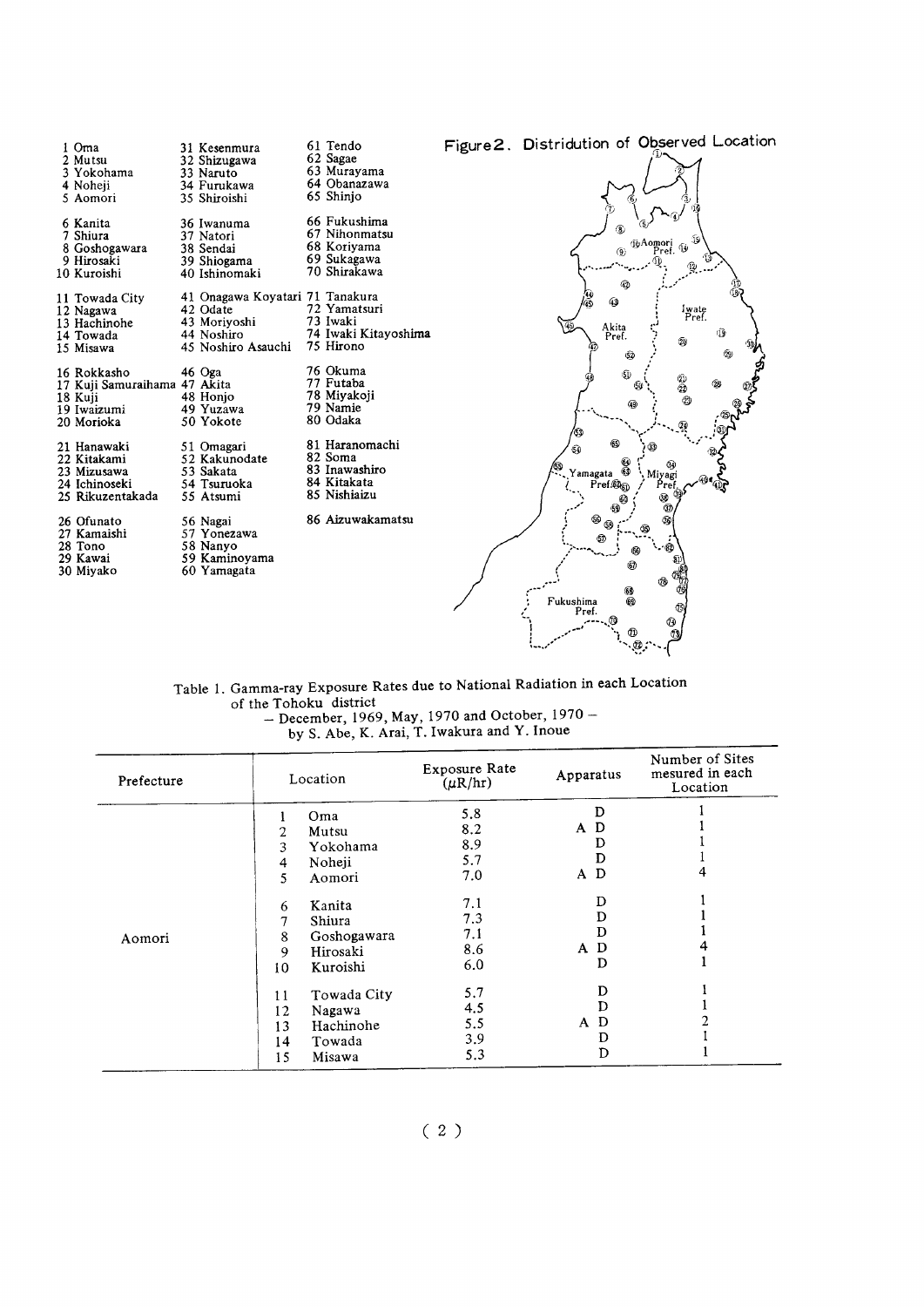| Aomori   | 16 Rokkasho<br>17 Fuji Samuraihama | 7.1  |                         |              |
|----------|------------------------------------|------|-------------------------|--------------|
|          |                                    |      | D                       | 1            |
|          |                                    | 9.4  | $\overline{\mathbf{D}}$ | ī            |
|          | 18 Kuji                            | 8.1  | D                       | 1            |
|          | 19 Iwaizumi                        | 4.9  | D                       | 1            |
|          | 20 Morioka                         | 6.4  | A D                     | 4            |
|          | 21 Haramaki                        | 5.2  | D                       | 1            |
|          | 22 Kitakami                        | 7.9  | A D                     | 1            |
|          | 23 Mizusawa                        | 5.9  | D                       | 1            |
| Iwate    | 24 Ichinose                        | 6.7  | D                       | 1            |
|          | 25 Rikuzentakada                   | 10.7 | D                       | 1            |
|          |                                    | 10.2 | D                       | 1            |
|          | 26 Ofunato                         | 9.8  | D                       | 2            |
|          | 27 Kamaishi                        | 7.2  | A D                     | 1            |
|          | 28 Tono                            |      | D                       | 1            |
|          | 29 Kawai                           | 7.7  | D                       | 1            |
|          | 30 Miyako                          | 9.7  |                         |              |
|          | 31 Kesennuma                       | 10.5 | D                       | $\mathbf{1}$ |
|          | 32 Shizugawa                       | 10.4 | D                       | 1            |
| Miyagi   | 33 Naruko                          | 7.6  | D                       | 1            |
|          | 34 Furukawa                        | 7.6  | D                       | 1            |
|          | 35 Shiroishi                       | 9.5  | D                       | 1            |
|          | 36 Iwanuma                         | 7.2  | D                       | 1            |
|          | 37 Natori                          | 7.3  | D                       | 1            |
|          | 38 Sendai                          | 6.7  | A D                     | 6            |
|          | 39 Shiogama                        | 7.3  | D                       | 1            |
|          | 40 Ishinomaki                      | 10.0 | D                       | 1            |
|          | 41 Onagawa Koyatori                | 13.6 | A D                     | 2            |
|          | 42 Odate                           | 8.2  | D                       | 1            |
|          | 43 Moriyoshi                       | 8.8  | D                       | 1            |
|          | 44 Noshiro                         | 9,4  | A D                     | 2            |
|          | 45 Noshiro Asauchi                 | 9.6  | D                       | 1            |
|          |                                    | 10.5 | D                       | 1            |
| Akita    | 46 Oga                             |      |                         |              |
|          | 47 Akita                           | 8.6  | A D                     | 4            |
|          | 48 Honjo                           | 8.3  | D                       | 1            |
|          | 49 Yuzawa                          | 10.5 | D                       | 1            |
|          | 50 Yokote                          | 8.0  | D                       | 1            |
|          | 51 Omagari                         | 8.8  | D                       |              |
|          | 52 Kakunodate                      | 8,3  | D                       | 1            |
|          | 53 Sakata                          | 6.4  | A D                     | 3            |
|          | 54 Tsuruoka                        | 7.9  | D                       | 3            |
|          | 55 Atsumi                          | 9.7  | D                       | 1            |
|          | 56 Nagai                           | 12.0 | D                       | 1            |
|          | 57 Yonezawa                        | 10.6 | A D                     | 3            |
| Yamagata |                                    | 9.4  | D                       | 1            |
|          | 58 Nanyo                           | 9.0  | D                       | 1            |
|          | 59 Kaimoyama                       | 6.9  | A D                     | 4            |
|          | 60 Yamagata                        | 7.3  | D                       | 1            |
|          | 61 Tendo<br>62 Sagae               | 9.5  | D                       | 1            |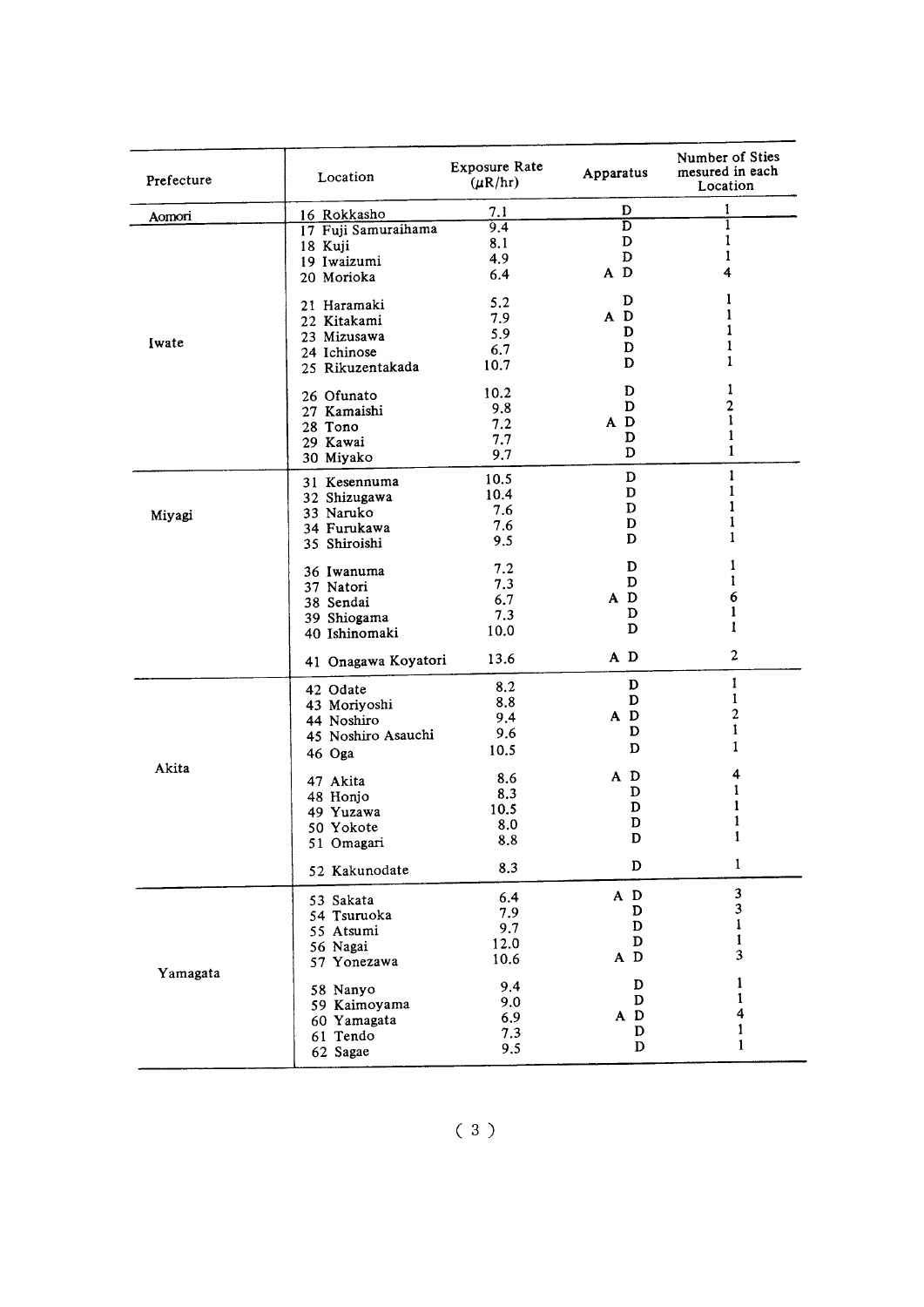| Prefecture | Location                                                                    | Exposure Rate<br>$(\mu R/hr)$    | Apparatus                                                 | Number of Sties<br>mesured in each<br>Location |
|------------|-----------------------------------------------------------------------------|----------------------------------|-----------------------------------------------------------|------------------------------------------------|
| Yamagata   | 63 Murayama<br>64 Obanazawa<br>65 Shinjo                                    | 8.7<br>6.7<br>8.3                | D<br>D<br>D                                               |                                                |
| Fukushima  | 66 Fukushima<br>67 Nihonmatsu<br>68 Koriyama<br>69 Sukagawa<br>70 Shirakawa | 8.6<br>9.0<br>9.3<br>7.4<br>10.2 | D<br>в<br>в<br>D<br>B<br>D<br>B<br>$\mathbf{D}$<br>B<br>D |                                                |
|            | 71 Tanakura<br>72 Yamatsuri                                                 | 9.7<br>11.3                      | B.<br>D<br>B D                                            |                                                |

### Table 2. Population Exposure due to Natural Radiation in each Prefecture of the Tohoku district by S. Abe, K. Arai, T. Iwakura and Y. Inoue

(National Institute of Radiological Sciences)

| Prefecture | Population<br>(x 1,000) | Exposure Rate ± Standard Deviation<br>$(\mu R/hr)$ |
|------------|-------------------------|----------------------------------------------------|
| Aomori     | 1417                    | $6.7 \pm 1.3$                                      |
| Iwate      | 1411                    | $7.5 \pm 1.8$                                      |
| Miyagi     | 1753                    | $7.8 \pm 1.6$                                      |
| Akita      | 1280                    | $8.9 \pm 0.8$                                      |
| Yamagata   | 1263                    | $8.6 \pm 1.5$                                      |
| Fukushima  | 1984                    | $9.4 \pm 0.9$                                      |
| Tohoku     | 9108                    | $8.1 \pm 1.6$                                      |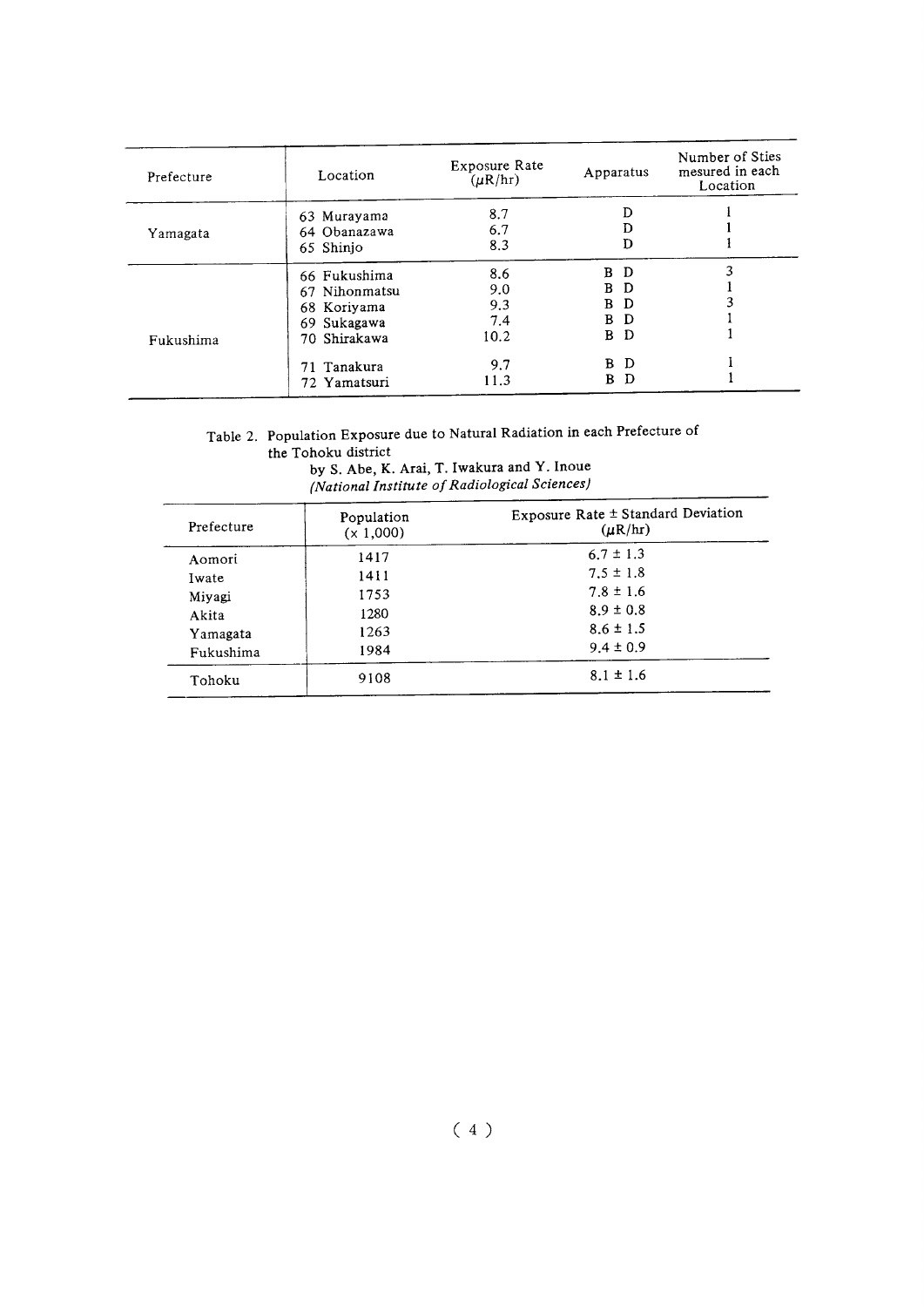### Dietary Data

### S trontium-90 and Cesium-137 in Rice

(National Institute of Agricultural Sciences, Institute of Public Health)

Strontium-90 content in rice has been determined at the National Institute of Agricultural Sciences since 1957, and cesium-137 content in rice since 1961 in co-operation with the Institute of Public Health.

All rice samples are collected at, and sent from national and prefectural experimental stations, covering all important agricultural areas throughout Japan. Sampling locations are shown in Figure 3.

The samples are chosen as representative of agricultural conditions, including soil type, crop variety, fertilizer application and harvest time.

The analytical procedure applied is the same as described on page 14, Issue No. 3, of this publication.

The results obtained in 1968 are shown in Table 3 and 4. The annual average of strontium-90 and cesium-137 contents during the period 1957 to 1966 is shown in table 5.

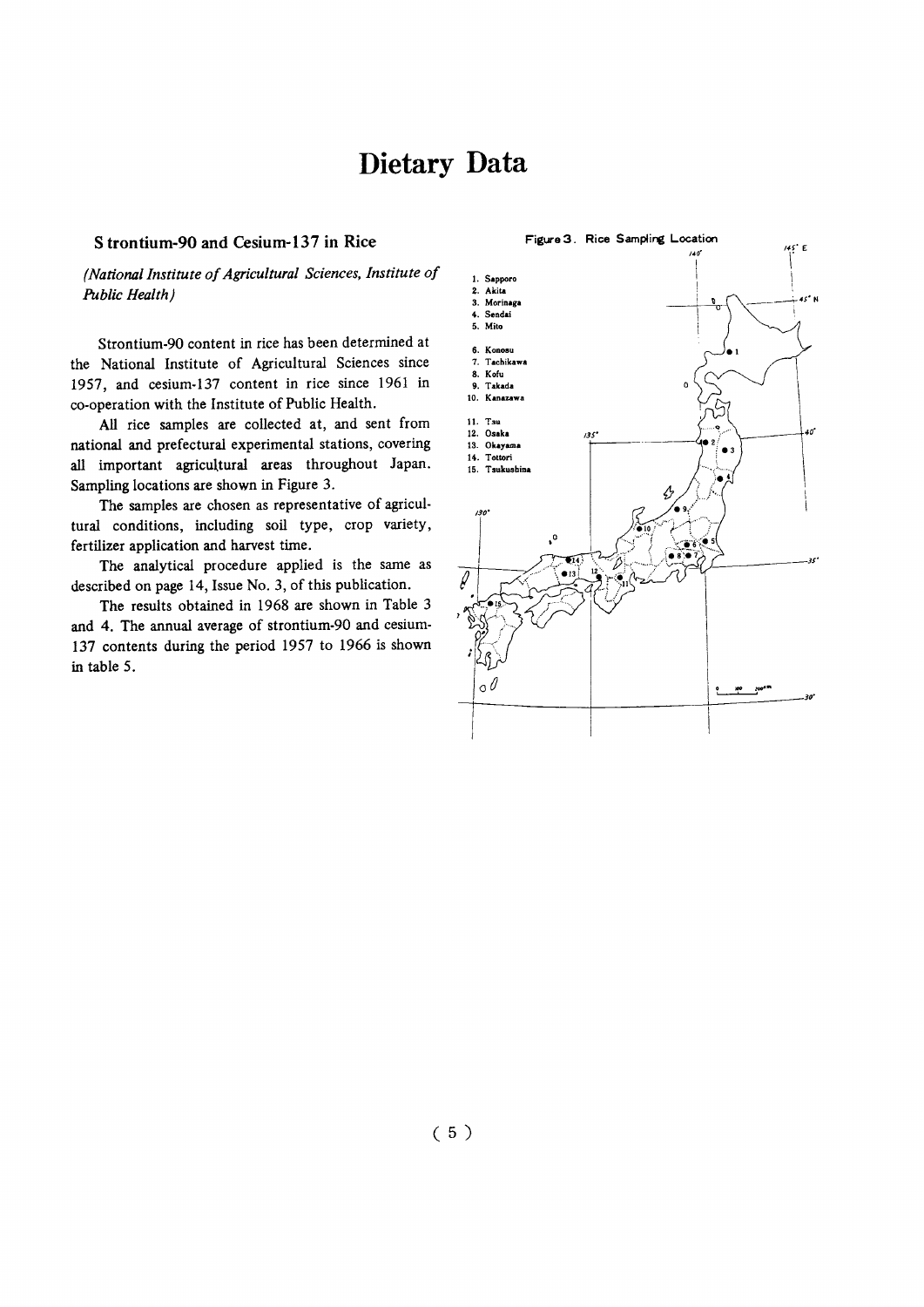|                     | Month     | Brown Rice |        |     | Polished Rice |               |     |  |
|---------------------|-----------|------------|--------|-----|---------------|---------------|-----|--|
| Location            | harvested | gCa/kg     | PCi/kg | S.U | gCa/kg        | pCi/kg        | S.U |  |
| 1968                |           |            |        |     |               |               |     |  |
| Sapporo, HOKKAIDO   | Oct.      | 0.110      | 12.1   | 110 | 0.042         | 1.1           | 26  |  |
| Akita, AKITA        | Oct.      | 0.114      | 12.9   | 113 | 0.052         | 2.6           | 50  |  |
| Morioka, IWATE      | Oct.      | 0.110      | 10.3   | 94  | 0.028         | 1.3           | 46  |  |
| Sendai, MIYAGI      | Oct.      | 0.078      | 15.4   | 197 | 0.061         | 1.3           | 21  |  |
| Mito, IBARAGI       | Sept.     | 0.096      | 4.1    | 42  | 0.052         | 0.92          | 18  |  |
| Konosu, SAITAMA     | Oct.      | 0.141      | 8.9    | 63  | 0.051         | 1.3           | 25  |  |
| Tachikawa, TOKYO    | Nov.      | 0.130      | 6.7    | 52  | 0.048         | 0.95          | 20  |  |
| Kofu, YAMANASHI     | Sept.     | 0.103      | 3.1    | 30  | 0.023         | 0.95          | 13  |  |
| Takada, NIIGATA     | Sept.     | 0.144      | 21.8   | 151 | 0.045         | 3.0           | 67  |  |
| Kanazawa, ISHIKAWA  | Sept.     | 0.127      | 10.1   | 80  | 0.043         | 2.3           | 54  |  |
| Tsu, MIE            | Sept.     | 0.126      | 18.4   | 146 | 0.060         | $2.2^{\circ}$ | 37  |  |
| Osaka, OSAKA        | Nov.      | 0.117      | 5.2    | 44  | 0.072         | 0.69          | 10  |  |
| Okayama, OKAYAMA    | Nov.      | 0.114      | 3.5    | 31  | 0.042         | 0.54          | 13  |  |
| Tottori. TOTTORI    | Oct.      | 0.095      | 10.5   | 110 | 0.032         | 0.65          | 20  |  |
| Tsukushino, FUKUOKA | Nov.      | 0.104      | 4.4    | 42  | 0.071         | 0.62          | 29  |  |
| Average for year    |           | 0.114      | 9.8    | 87  | 0.048         | 1.3           | 29  |  |

### Table 3. $95r1$ By H. Kobayashi al //www.changerson.com/mathematics/mathematics/mathematics/mathematics/mathematics/mathematics/mathematics/mathematics/mathematics/mathematics/mathematics/mathematics/mathematics/mathematics/mathematics/mathematics/mathemati

Table 4. $131$ cs in R By H. Kobayashi and (National Institute of Agricultural Sciences) ByN.Yamagata (Institute of Public Nealth)

Table 5.  $90$  Sr in Rice - 1969 -By H. Kobayashi and Ishikawa (National Institute of Agricultural Sciences)

| $\mu$ strate of theme to $\mu$ ,                                                                                                                         |                                                                |                                                                      |                                                           |                                                    |                                                                                                                                                                             | Month                                                                   | Brown Rice                                                                    |                                                               |                                                     |
|----------------------------------------------------------------------------------------------------------------------------------------------------------|----------------------------------------------------------------|----------------------------------------------------------------------|-----------------------------------------------------------|----------------------------------------------------|-----------------------------------------------------------------------------------------------------------------------------------------------------------------------------|-------------------------------------------------------------------------|-------------------------------------------------------------------------------|---------------------------------------------------------------|-----------------------------------------------------|
|                                                                                                                                                          | Month                                                          |                                                                      | Polished Rice                                             |                                                    | Location                                                                                                                                                                    | harvested                                                               |                                                                               | gCa/Kg pCi/Kg                                                 | S. U                                                |
| Location                                                                                                                                                 | harvested                                                      | gK/kg                                                                | pCi/kg                                                    | C, U                                               |                                                                                                                                                                             |                                                                         |                                                                               |                                                               |                                                     |
| 1968<br>Sapporo, HOKKAIDO<br>Akita, AKITA<br>Morioka, IWATE<br>Sendai, MIYAGI<br>Mito, IBARAGI<br>Konosu, SAITAMA<br>Tachikawa, TOKYO<br>Kofu, YAMANASHI | Oct.<br>Oct.<br>Oct.<br>Oct.<br>Sept.<br>Oct.<br>Nov.<br>Sept. | 0.907<br>1.240<br>0.827<br>1.013<br>1.067<br>0.933<br>1.440<br>0.453 | 28<br>27.2<br>26.7<br>24.5<br>10.9<br>17.5<br>15.7<br>8.9 | 31<br>22<br>32<br>24<br>20<br>19<br>11<br>20<br>25 | 1969<br>Sapporo, HOKKAIDO<br>Akita, AKITA<br>Morioka, IWATE<br>Sendai, MIYAGI<br>Mito, IBARAGI<br>Konosu, SAITAMA<br>Tachikawa, TOKYO<br>Kofu, YAMANASHI<br>Takeda, NIIGATA | Oct.<br>Oct.<br>Oct.<br>Oct.<br>Sept.<br>Oct.<br>Oct.<br>Sept.<br>Sept. | 0.103<br>0.113<br>0.110<br>0.124<br>0.107<br>0.133<br>0.127<br>0.104<br>0.210 | 9.1<br>13.1<br>6.0<br>6.0<br>5.0<br>8.3<br>7.5<br>2.4<br>14.5 | 88<br>116<br>55<br>48<br>47<br>62<br>59<br>23<br>72 |
| Takada, NIIGATA<br>Kanazawa, ISHIKAWA                                                                                                                    | Sept.<br>Sept.                                                 | 0.827<br>0.947                                                       | 20.6<br>14.6                                              | 15                                                 | Kanazawa, ISHIKAWA                                                                                                                                                          | Sept.                                                                   | 0.110                                                                         | 4.1                                                           | 37                                                  |
| Tsu, MIE<br>Osaka, OSAKA<br>Okavama, OKAYAMA<br>Tottori, TOTTORI<br>Tsukushino, FUKUOKA                                                                  | Sept.<br>Nov.<br>Nov.<br>Oct.<br>Nov.                          | 1.107<br>1.307<br>1.413<br>0.547<br>1.440                            | 15.1<br>8.4<br>11.0<br>11.9<br>11.4                       | 14<br>6.4<br>7.8<br>22<br>18                       | Tsu, MIE<br>Osaka, OSAKA<br>Okayama, OKAYAMA<br>Tottori, TOTTORI<br>Tsukushino, FUKUOKA                                                                                     | Oct.<br>Nov.<br>Nov.<br>Oct.<br>Nov.                                    | 0.100<br>0.114<br>0.087<br>0.119<br>0.161                                     | 10.0<br>2.4<br>2.8<br>10.5<br>4.6                             | 100<br>21<br>32<br>88<br>29                         |
| Average for year                                                                                                                                         |                                                                | 1.042                                                                | 16.2                                                      | 18                                                 | Average for year                                                                                                                                                            |                                                                         | 0.123                                                                         | 7.1                                                           | 58                                                  |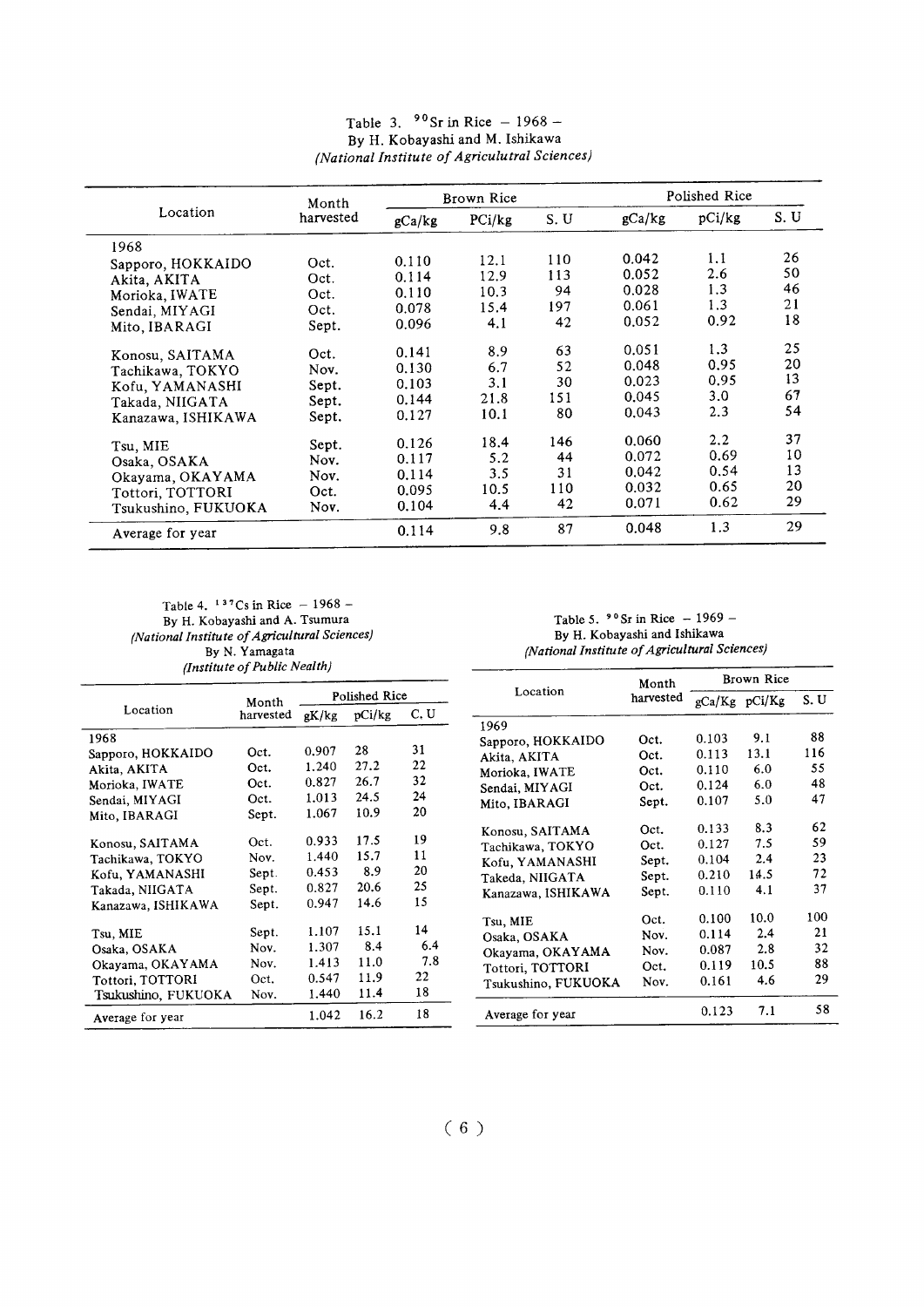### Strontium-90 and Cesium-137 in Standard Diet

(National Institute of Radiological Sciences)

Since May 1966, National Institute of Radiological Sciences has conducted analyses of individual foodstuff samples from four prefectures (Hokkaido, Niigata, Tokyo and Kagoshima). The sampling locations are shown in Figure 4. Individual foodstuffs produced in each prefecture were collected separately according to nine categories: cereals, beans, potatos, milk, eggs, meat, fish and shellfish, leafy vegetables and root vegetables.

The standard diet, taken in this study, was based Resource Council, Science and Technology Agency, in 1964: cereals: 422g, beans: 35g, potatos: 85g, milk: 180g, eggs: 30g, meat: 30g, fish and shellfish: 75g, leafy vegitables: 144g, root vegetables: 96g.

Collected foodstuffs were ashed and analyzed separately.

Results obtained during the period November, 1968 are shown in Table 6.

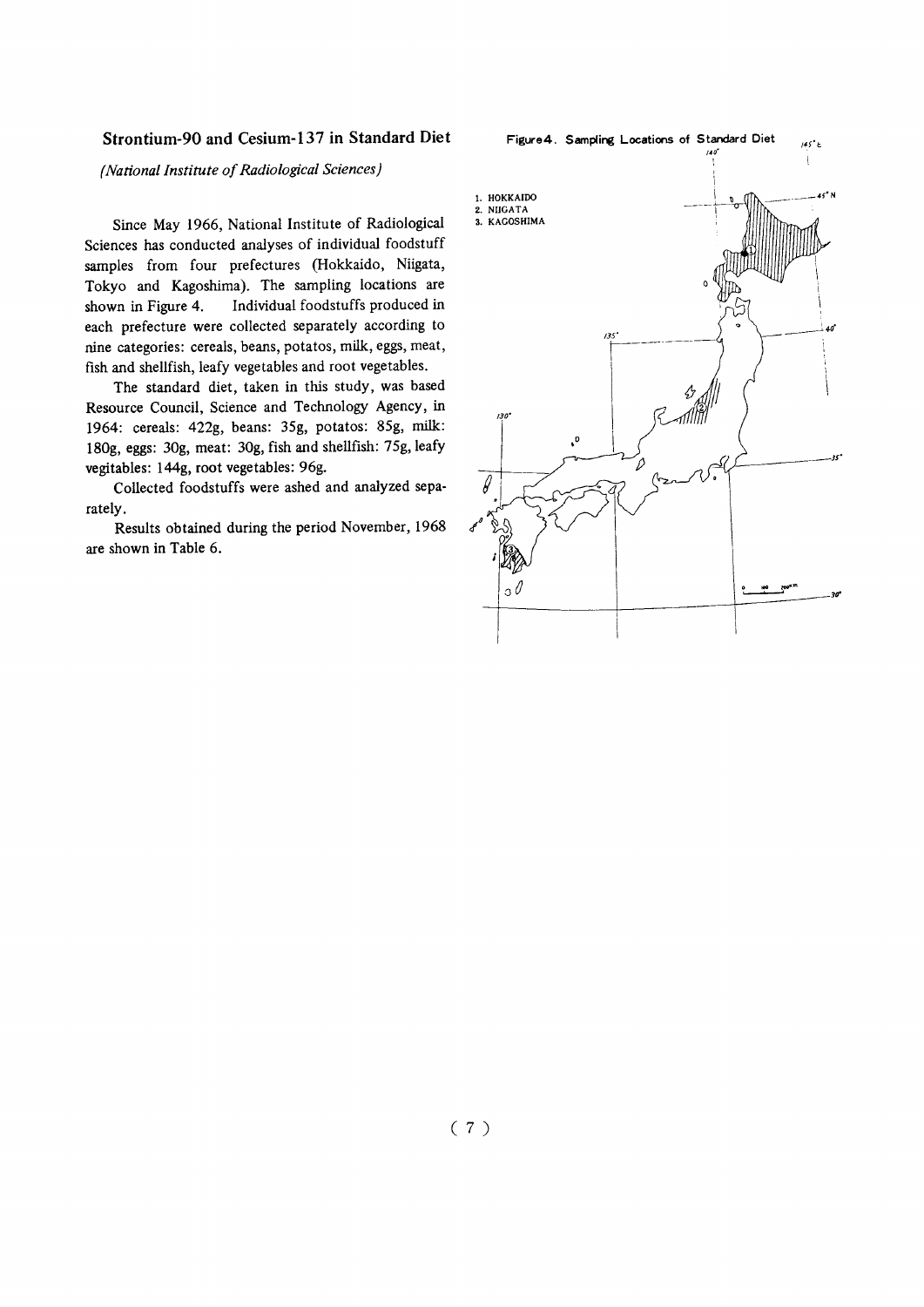| Table 6. $90$ Sr and $137$ Cs in Standard Diet – November 1968 – |
|------------------------------------------------------------------|
| By M. Saiki, T. Ueda, Y. Suzuki, R. Nakamura and E. Kase         |
| (National Institute of Radiological Sciences)                    |

(Continued from Table 6, Issue No. 24 of this Publication)

| Foodstuff Samples  | Daily Intake/Person      |                           |                             |            |       |               |  |  |  |
|--------------------|--------------------------|---------------------------|-----------------------------|------------|-------|---------------|--|--|--|
|                    | $90$ Sr (pCi)            | $Ca$ (mg)                 | $90$ Sr (pCi/gCa)           | 137Cs(pCi) | K(mg) | 137Cs(pCi/gK) |  |  |  |
|                    | $HOKKAIDO - Nov. 1968 -$ |                           |                             |            |       |               |  |  |  |
| Cereals            | 4.87                     | 55                        | 88.5                        | 7.1        | 384   | 18.5          |  |  |  |
| Beans              | 0.69                     | 37                        | 18.6                        | 1.3        | 89    | 14.6          |  |  |  |
| Potatos            | 0.57                     | 12                        | 47.5                        | 1.9        | 190   | 10.0          |  |  |  |
| Milk               | 1.40                     | 119                       | 11.8                        | 11.1       | 243   | 45.7          |  |  |  |
| Eggs               | 0.01                     | 16                        | 0.6                         | 0.2        | 36    | 5.6           |  |  |  |
| Meat               | 0.03                     | $\boldsymbol{2}$          | 15.6                        | 1.0        | 47    | 21.3          |  |  |  |
| Fish and shellfish | 0.03                     | 20                        | 1.5                         | 0.5        | 136   | 3.7           |  |  |  |
| Leafy vegetables   | 2.73                     | 23                        | 118.7                       | 1.7        | 320   | 5.3           |  |  |  |
| Root vegetables    | 0.85                     | 17                        | 50.0                        | 3.3        | 188   | 17.6          |  |  |  |
|                    |                          | NIIGATA $-$ Nov. 1968 $-$ |                             |            |       |               |  |  |  |
| Cereals            | 1.39                     | 54                        | 25.7                        | 8.2        | 370   | 22.2          |  |  |  |
| Beans              | 1.81                     | 20                        | 90.5                        | 0.9        | 96    | 9.4           |  |  |  |
| Potatos            | 0.07                     | 18                        | 3.9                         | 2.1        | 281   | 7.5           |  |  |  |
| Milk               | 0.86                     | 94                        | 9.1                         | 3.5        | 217   | 16.1          |  |  |  |
| Eggs               | 0.01                     | 17                        | 0.6                         | 0.2        | 31    | 6.5           |  |  |  |
| Meat               | 0.01                     | 10                        | 1.0                         | 0.9        | 21    | 42.9          |  |  |  |
| Fish and shellfish | 0.04                     | 13                        | 3.1                         | 1.4        | 177   | 7.9           |  |  |  |
| Leafy vegetables   | 4.80                     | 38                        | 126.3                       | 2.0        | 271   | 7.4           |  |  |  |
| Root vegetables    | 0.69                     | 11                        | 62.7                        | 1.1        | 146   | 7.5           |  |  |  |
|                    |                          |                           | KAGOSHIMA $-$ Nov. 1968 $-$ |            |       |               |  |  |  |
| Cereals            | 0.96                     | 43                        | 22.3                        | 13.7       | 474   | 28.9          |  |  |  |
| Beans              | 0.57                     | 51                        | 11.2                        | 1.5        | 209   | 7.2           |  |  |  |
| Potatos            | 0.15                     | 9                         | 16.7                        | 2.3        | 370   | 6.2           |  |  |  |
| Milk               | 0.81                     | 139                       | 5.8                         | 7.2        | 354   | 20.3          |  |  |  |
| Eggs               | 0.07                     | 17                        | 4.1                         | 0.2        | 56    | 3.6           |  |  |  |
| Meat               | 0.01                     | 8                         | 1.3                         | 1.0        | 67    | 14.9          |  |  |  |
| Fish and shellfish | 0.06                     | 57                        | 1.1                         | 0.4        | 348   | 1.1           |  |  |  |
| Leafy vegetables   | 2.49                     | 22                        | 113.2                       | 3.9        | 431   | 9.0           |  |  |  |
| Root vegetables    | 1.91                     | 7                         | 272.9                       | 1.4        | 243   | 5.8           |  |  |  |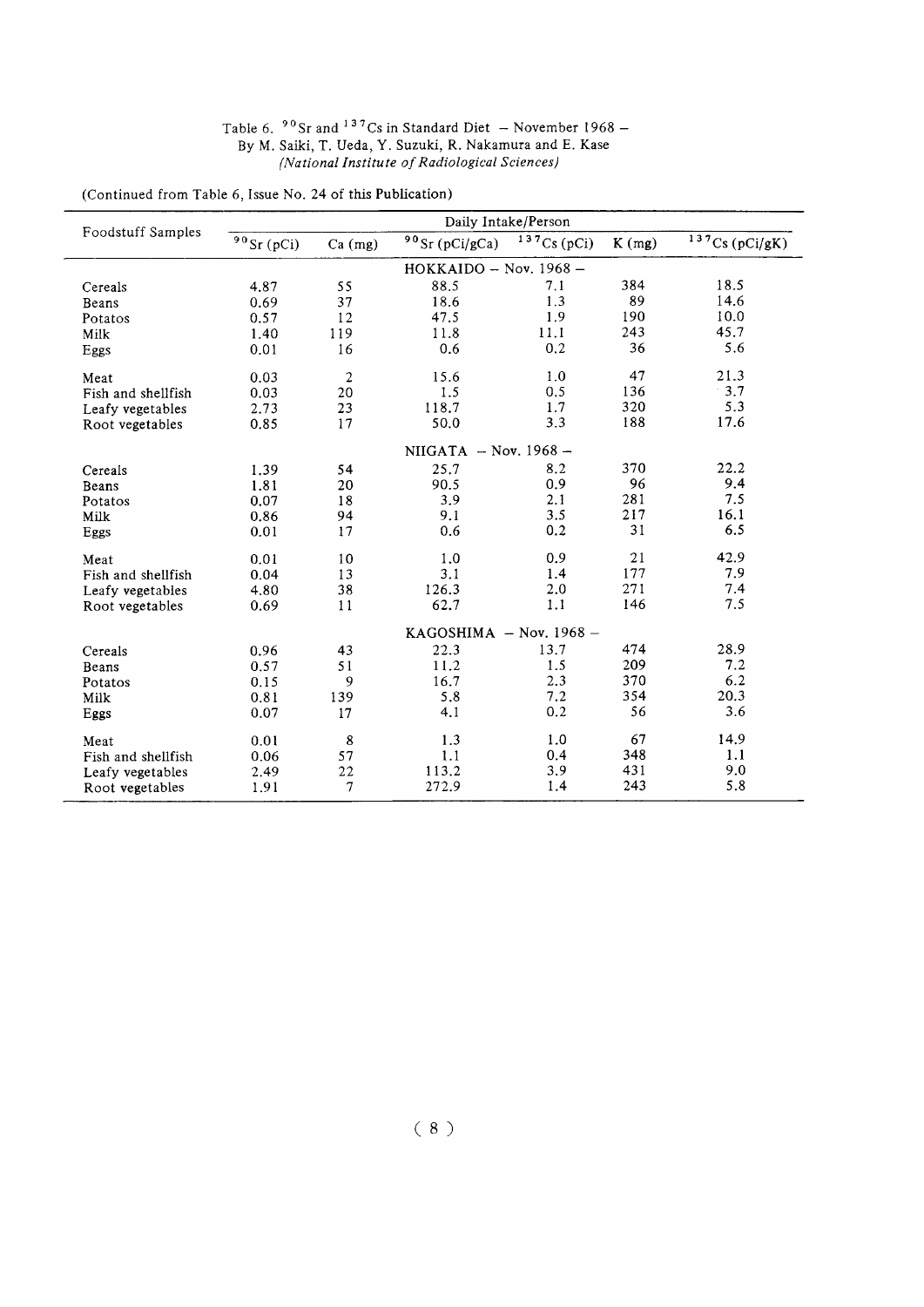### Strontium-90 and Cesium-137 in Total Diet

(national Institute of Radiological Sciences)

## Figure 5. Total Diet Sampling Location  $145^\circ$  E 1. Sapporo<br>2. NIIGATA 3. TOKYO ... 45° N 4. OSAKA<br>5. FUKUOKA  $135$  $\cdot^{\circ}$ ا© 6  $\overline{\ell}$  $_{\text{o}} \mathcal{O}$

Since June 1963, National Institute of Radiological Sciences has conducted analyses of total diet samples collected from 5 prefectures. Sampling locations are shown in Figure 5.

One city and one village in each prefecture were chosen as representative of urban and rural districts of these prefectures respectively. Seven families were chosen at random from each location, and each family presented a normal portion of the regular diet consumed in one day by an adult. Diets at special occasions were avoided. Composite samples from the 7 families were ashed together and analyzed.

Results obtained during the period from Feb., 1969 to Aug., 1969 are shown in Table 7.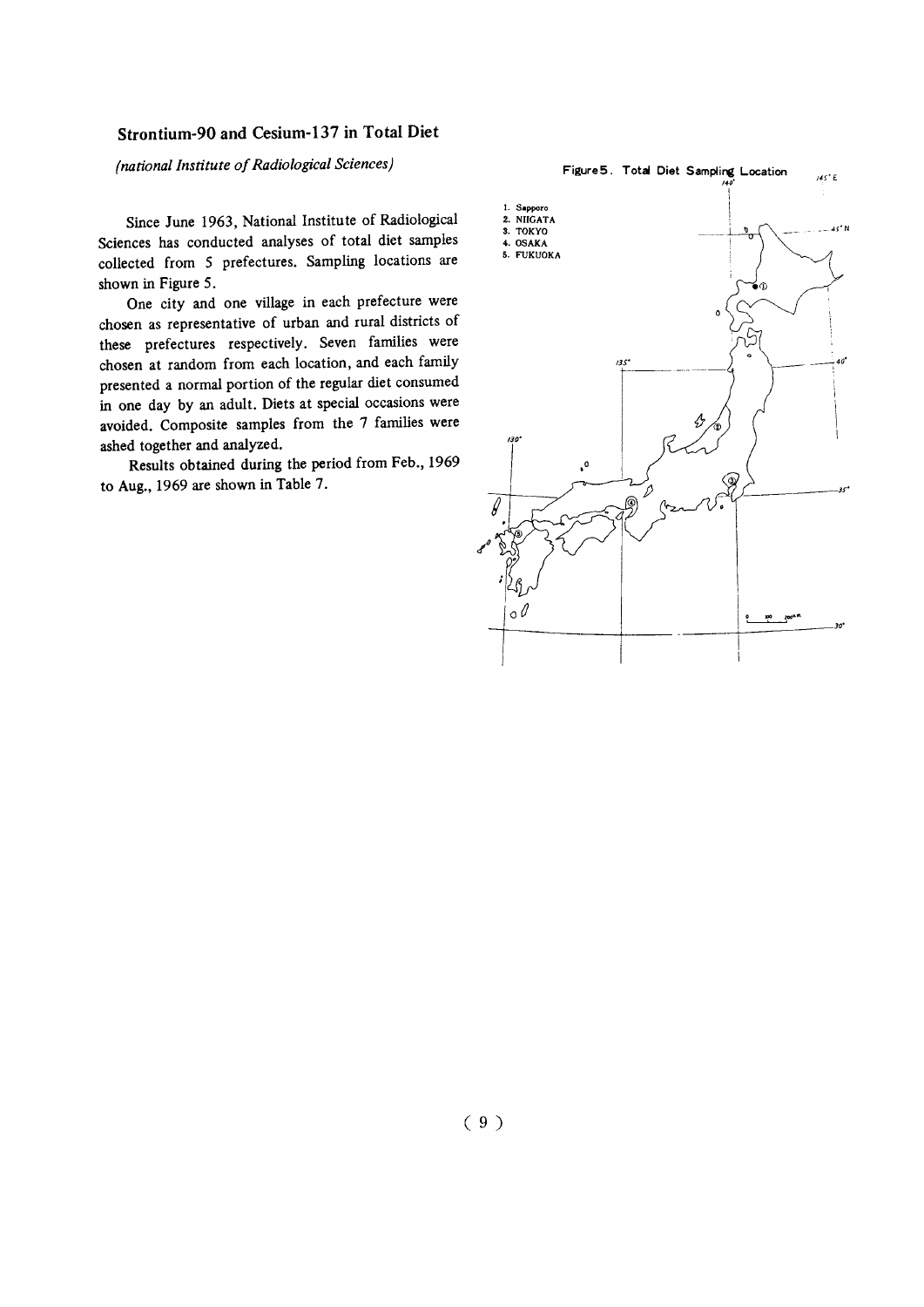#### Table  $7.7^\circ$  Sr and  $1^\circ$  Cs in Total By M. Saiki, T. Ueda, Y. Suzu {National Institute of RAdiological Sciences}

| Location             |         |       | Daily Intake            |            | 90Sr      | 137Cs    |
|----------------------|---------|-------|-------------------------|------------|-----------|----------|
|                      | Ca (mg) | K(mg) | $^{90}\rm{Sr}$ (pCi)    | 137Cs(pCi) | (pCi/gCa) | (pCi/gK) |
|                      |         |       | URBAN ADULT DIET        |            |           |          |
| Feb. 1969            |         |       |                         |            |           |          |
| Sapporo, HOKKAIDO    | 306     | 1786  | 7.5                     | 24.6       | 24.5      | 13.8     |
| Niigata, NIIGATA     | 627     | 1451  | 19.5                    | 13.6       | 31.1      | 9.4      |
| <b>TOKYO</b>         | 284     | 1653  | 5.7                     | 17.5       | 20.0      | 10.6     |
| Osaka, OSAKA         | 441     | 1434  | 6.9                     | 13.2       | 15.6      | 9.2      |
| Fukuoka, FUKUOKA     | 412     | 1111  | 5.0                     | 9.4        | 12.1      | 8.5      |
|                      |         |       | RURAL ADULT DIET        |            |           |          |
| Sapporo, HOKKAIDO    | 442     | 2074  | 9.3                     | 29.9       | 21.0      | 14.4     |
| Niigata, NIIGATA     | 309     | 1998  | 10.5                    | 12.1       | 34.0      | 6.1      |
| <b>TOKYO</b>         | 317     | 1123  | 5.4                     | 11.1       | 17.0      | 9.9      |
| Osaka, OSAKA         | 361     | 1125  | 4.3                     | 10.2       | 11.9      | 9.1      |
| Fukuoka, FUKUOKA     | 462     | 819   | 6.0                     | 6.9        | 13.0      | 8.4      |
|                      |         |       | URBAN ADULT DIET        |            |           |          |
| June-Aug., 1969      |         |       |                         |            |           |          |
| Sapporo, HOKKAIDO    | 317     | 1687  | 9.9                     | 23.8       | 31.2      | 14.1     |
| Niigata, NIIGATA     | 616     | 1547  | 23.6                    | 18.7       | 38.3      | 12.1     |
| Fukui, FUKUI         | 619     | 1691  | 8.7                     | 16.2       | 14.1      | 9.6      |
| Fukushima, FUKUSHIMA | 653     | 2458  | 9.3                     | 25.9       | 14.2      | 10.5     |
| Mito. IBARAGI        | 250     | 908   | 4.0                     | 15.6       | 16.0      | 17.2     |
| Osaka, OSAKA         | 538     | 1622  | 6.8                     | 11.5       | 12.6      | 7.1      |
| Fukuoka, FUKUOKA     | 469     | 1406  | 6.0                     | 11.6       | 12.8      | 8.3      |
|                      |         |       | <b>RURAL ADULT DIET</b> |            |           |          |
| Sapporo, HOKKAIDO    | 363     | 1434  | 13.3                    | 34.1       | 36.7      | 23.8     |
| Niigata, NIIGATA     | 517     | 1677  | 21.6                    | 20.3       | 41.7      | 12.1     |
| Fukui, FUKUI         | 378     | 1406  | 11.8                    | 17.6       | 31.2      | 12.5     |
| Fukushima, FUKUSHIMA | 796     | 3188  | 7.2                     | 20.7       | 9.0       | 6.5      |
| Mito, IBARAGI        | 310     | 1507  | 6.7                     | 15.9       | 21.6      | 10.6     |
|                      |         |       |                         |            |           |          |
| Osaka, OSAKA         | 523     | 1697  | 8.3                     | 13.9       | 15.9      | 8.2      |
| Fukuoka, FUKUOKA     | 617     | 1643  | 9.9                     | 16.1       | 16.0      | 9.8      |
|                      |         |       |                         |            |           |          |

(Continued from Table 4, Issue No. 20 of this Publication)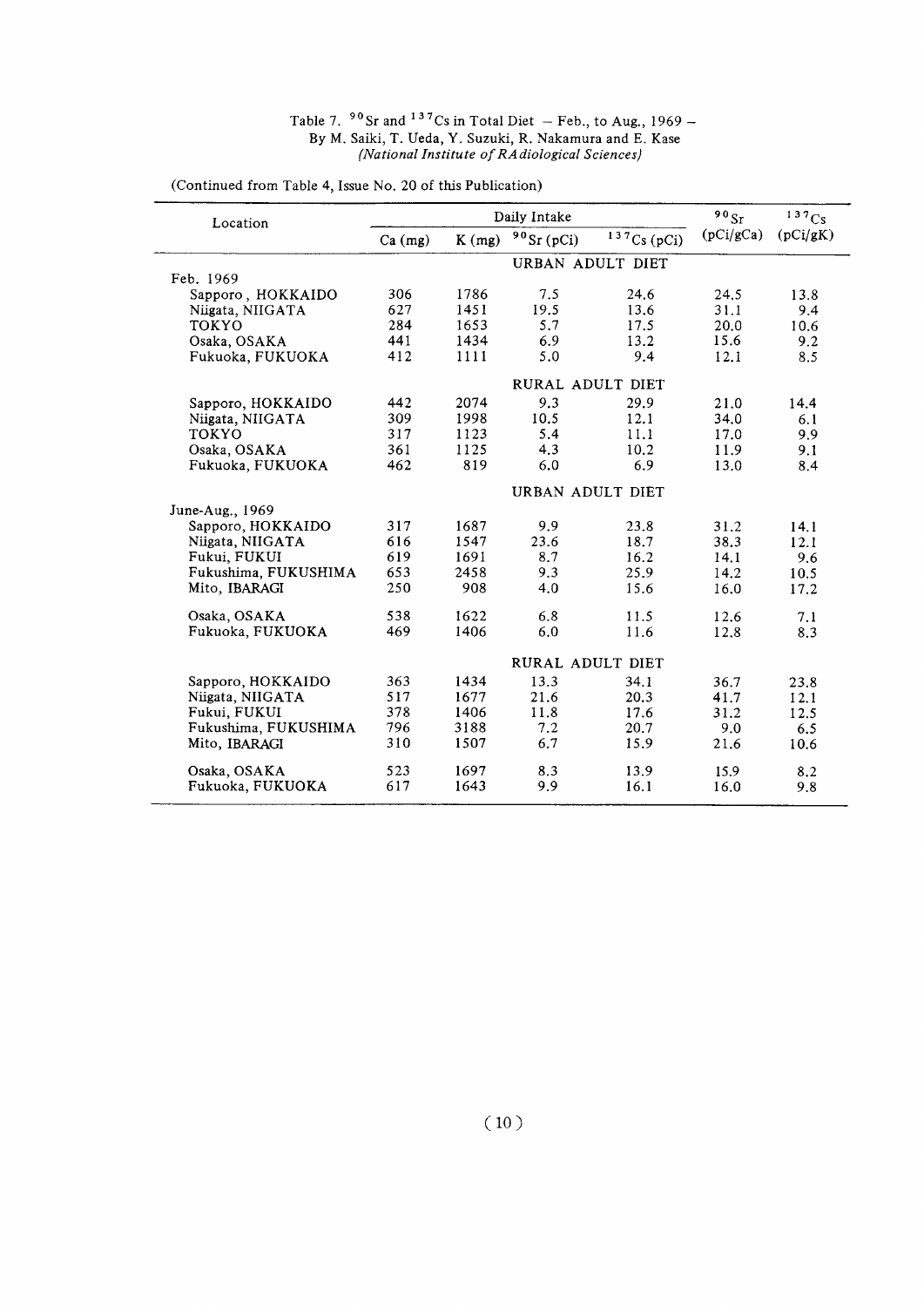### Monthly and Cumulative Deposits of Strontium-90 and Cesium-137

(Meteorological Research Institute, Tokyo)

Since 1954, rain and fallout dust have been collected monthly, in a receiver (collected area 1m<sup>2</sup>) at the Meteorological Research Institute, Tokyo, to determine the content of strontium-90 and cesium-137. Other samples collected monthly (receiver collection area, 0.5m<sup>2</sup>) at six stations located throughout Japan, have also been analyzed.

Locations of the stations are shown in Figure 6.

The results of observation during the period from January, 1969 to July, 1970 are shown in Table 8.

Total cumlative deposits of strontium-90 and cesium-137 in Tokyo reached the levels of 72 and 191mCi/km<sup>2</sup> respectively, at the end of Dec., 1969.

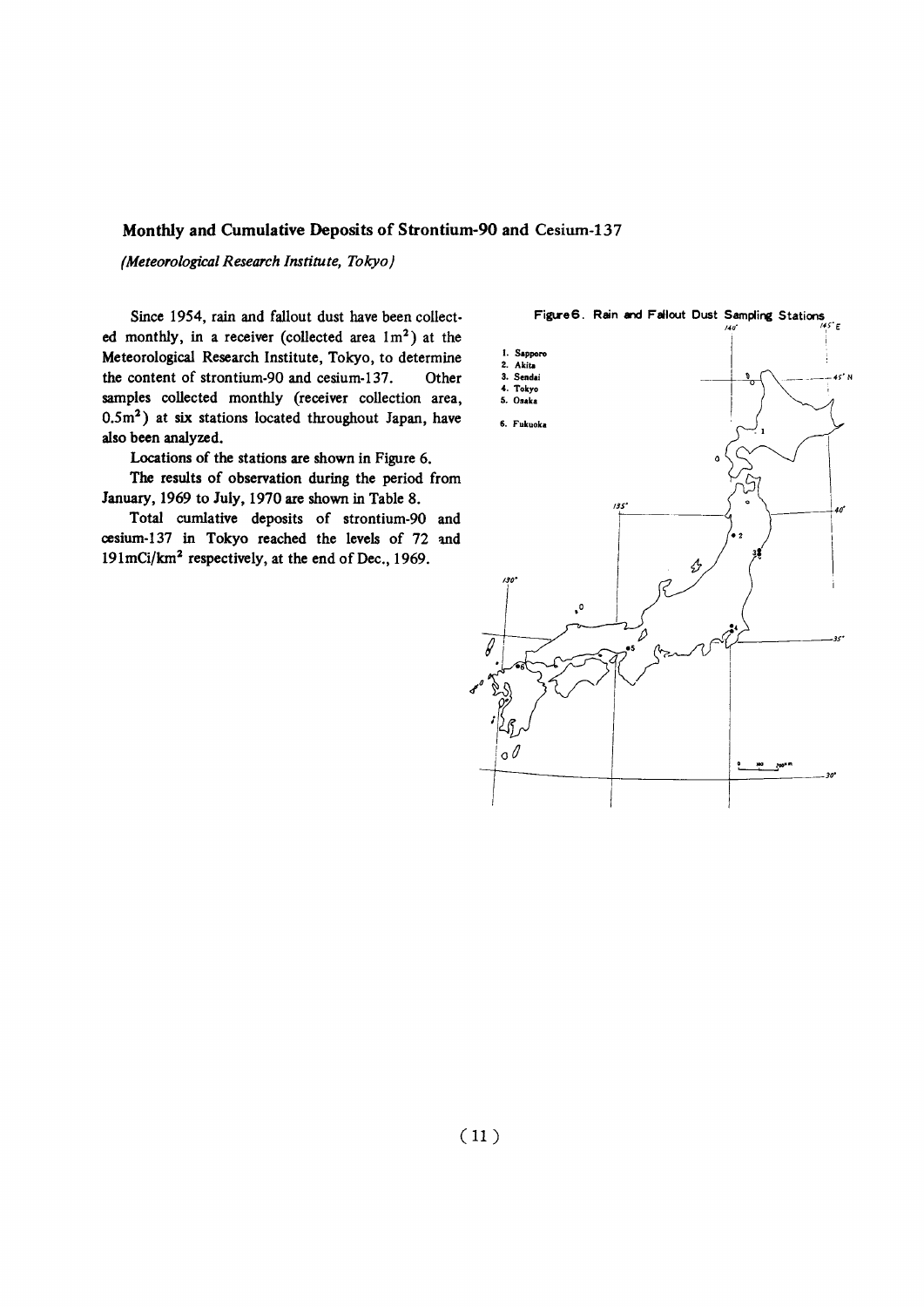#### Table 8. Monthy Deposits of 3 3r and By Y. Miyake, K. Saruhashi, Y. Katura |Meteorological Research Institute, Ιολγό)

(Continued from Table 1, Issue No. 22 of this Publication)

Sapporo (sapporo District Central Meteorological Observation : 43° 03'N, 141° 20'E (16.9 m)

|                                                      | 1969<br>Jan. |                                 |  |                                      | Feb. Mar. Apr. May June July Aug. Sept. Oct. Nov. Dec. Sum    |  |  |                                                                         |
|------------------------------------------------------|--------------|---------------------------------|--|--------------------------------------|---------------------------------------------------------------|--|--|-------------------------------------------------------------------------|
| $90$ Sr (mCi/km <sup>2</sup> )<br>Precipitation (mm) | 0.10         |                                 |  |                                      | $0.05$ 0.05 0.04 0.16 0.13 0.08 0.19 0.15 0.06 0.05 0.11 1.17 |  |  | 70.1 115.0 43.3 35.9 82.5 107.8 63.8 153.6 108.8 91.6 72.5 79.3 1,024.2 |
|                                                      | 1970<br>Jan. |                                 |  |                                      | Feb. Mar. Apr. May June July Aug. Sept. Oct. Nov. Dec. Sum    |  |  |                                                                         |
|                                                      |              | $0.04$ 0.08 0.09 0.05 0.14 0.22 |  | 74.2 122.2 150.9 52.9 40.1 97.2 74.2 |                                                               |  |  |                                                                         |

Akita (Akita District Meteorological Observa Location:  $3903N$ ,  $14000E$ 

|                                                      | 1969<br>Jan.      |  |                                                                             |  |  |  | Feb. Mar. Apr. May June July Aug. Sept. Oct. Nov. Dec. Sum |                                                                             |
|------------------------------------------------------|-------------------|--|-----------------------------------------------------------------------------|--|--|--|------------------------------------------------------------|-----------------------------------------------------------------------------|
| $90$ Sr (mCi/km <sup>2</sup> )<br>Precipitation (mm) | $0.22 \quad 0.11$ |  |                                                                             |  |  |  | 0.15 0.18 0.31 0.12 0.14 0.13 0.12 0.08 0.17 0.30 2.02     | 117.5 69.4 75.0 202.5 124.0 85.0 200.5 245.5 143.5 97.0 151.6 221.5 1,733.0 |
|                                                      | 1970<br>Jan.      |  |                                                                             |  |  |  | Feb. Mar. Apr. May June July Aug. Sept. Oct. Nov. Dec. Sum |                                                                             |
| $90$ Sr (mCi/km <sup>2</sup> )<br>Precipitation (mm) | 0.11              |  | $0.26$ $0.27$ $0.10$ $0.19$ $0.17$<br>142.8 144.5 93.5 107.0 49.5 53.0 58.0 |  |  |  |                                                            |                                                                             |

Sendai (Sendai District Central Meteorological Obser Location:  $38^{\circ}15 \text{ N}$ ,  $140^{\circ}34^{\circ}$ E

|                                                      | 1969     |       |      | Jan. Feb. Mar. Apr. May June July Aug. Sept. Oct. Nov. Dec. Sum     |  |  |  |                                                                          |
|------------------------------------------------------|----------|-------|------|---------------------------------------------------------------------|--|--|--|--------------------------------------------------------------------------|
| $90$ Sr (mCi/km <sup>2</sup> )<br>Precipitation (mm) | 0.04     | -0.03 | 0.04 | $0.06$ $0.23$ $0.17$ $0.18$ $0.17$ $0.09$ $0.07$ $0.02$ $0.03$ 1.11 |  |  |  | 24.0 85.1 78.2 53.4 112.8 121.9 148.4 171.2 34.6 147.8 38.7 33.3 1,049.4 |
|                                                      | 1970     |       |      | Jan. Feb. Mar. Apr. May June July Aug. Sept. Oct. Nov. Dec. Sum     |  |  |  |                                                                          |
| $90$ Sr (mCi/km <sup>2</sup> )<br>Precipitation (mm) | $0.03 -$ | 0.04  |      | $0.03$ 0.06 0.22 0.12<br>47.6 38.5 44.0 44.5 148.0 64.5 70.4        |  |  |  |                                                                          |

Tokyo (Meteorological Research Institute) Location:  $35^{\circ}42'$ N,  $139^{\circ}39'E$ 

|                                                                                                                          | 1969<br>Jan.                | Feb.                        |                                         | Mar. Apr. May June July                               |                            |                                      |                            | Aug. Sept. Oct. Nov. Dec. Sum                                                |                            |                            |                            |                            |                                     |
|--------------------------------------------------------------------------------------------------------------------------|-----------------------------|-----------------------------|-----------------------------------------|-------------------------------------------------------|----------------------------|--------------------------------------|----------------------------|------------------------------------------------------------------------------|----------------------------|----------------------------|----------------------------|----------------------------|-------------------------------------|
| $90$ Sr (mCi/km <sup>2</sup> )<br>$137CS$ (mCi/km <sup>2</sup> )<br>137Cs/99Sr<br>$89$ Sr/ $99$ Sr<br>Precipitation (mm) | 0.05<br>0.06<br>1.4<br>74.8 | 0.03<br>0.09<br>2.7         | 0.05<br>0.15<br>3.3<br>114.5 140.9 72.9 | 0.07<br>0.19<br>2.6<br>5.2                            | 0.21<br>0.32<br>1.5<br>5.8 | 0.17<br>0.34<br>$2.0^{\circ}$<br>7.6 | 0.17<br>0.34<br>2.0<br>4.0 | 0.09<br>0.13<br>1.5<br>4.8<br>104.9 185.3 188.4 120.9 181.9 148.6 110.7 27.7 | 0.15<br>0.20<br>1.4<br>3.3 | 0.10<br>0.19<br>2.0<br>4.0 | 0.06<br>0.10<br>1.8<br>4.4 | 0.03<br>0.03<br>1.2<br>2.7 | 1.17<br>2.15<br>1.8<br>—<br>1.471.5 |
|                                                                                                                          | 1970<br>Jan.                | Feb.                        |                                         | Mar. Apr. May June July Aug. Sept. Oct. Nov. Dec. Sum |                            |                                      |                            |                                                                              |                            |                            |                            |                            |                                     |
| $90$ Sr (mCi/km <sup>2</sup> )<br>$137Cs$ (mCi/km <sup>2</sup> )<br>89Sr/89Sr<br>Precipitation (mm)                      | 0.02<br>0.07<br>3.3<br>74.6 | 0.04<br>0.08<br>2.3<br>40.4 | 0.04<br>0.12<br>2.7<br>51.0             | 0.12<br>0.32<br>2.6                                   | $0.24$ 0.54<br>150.9 209.5 |                                      |                            |                                                                              |                            |                            |                            |                            |                                     |